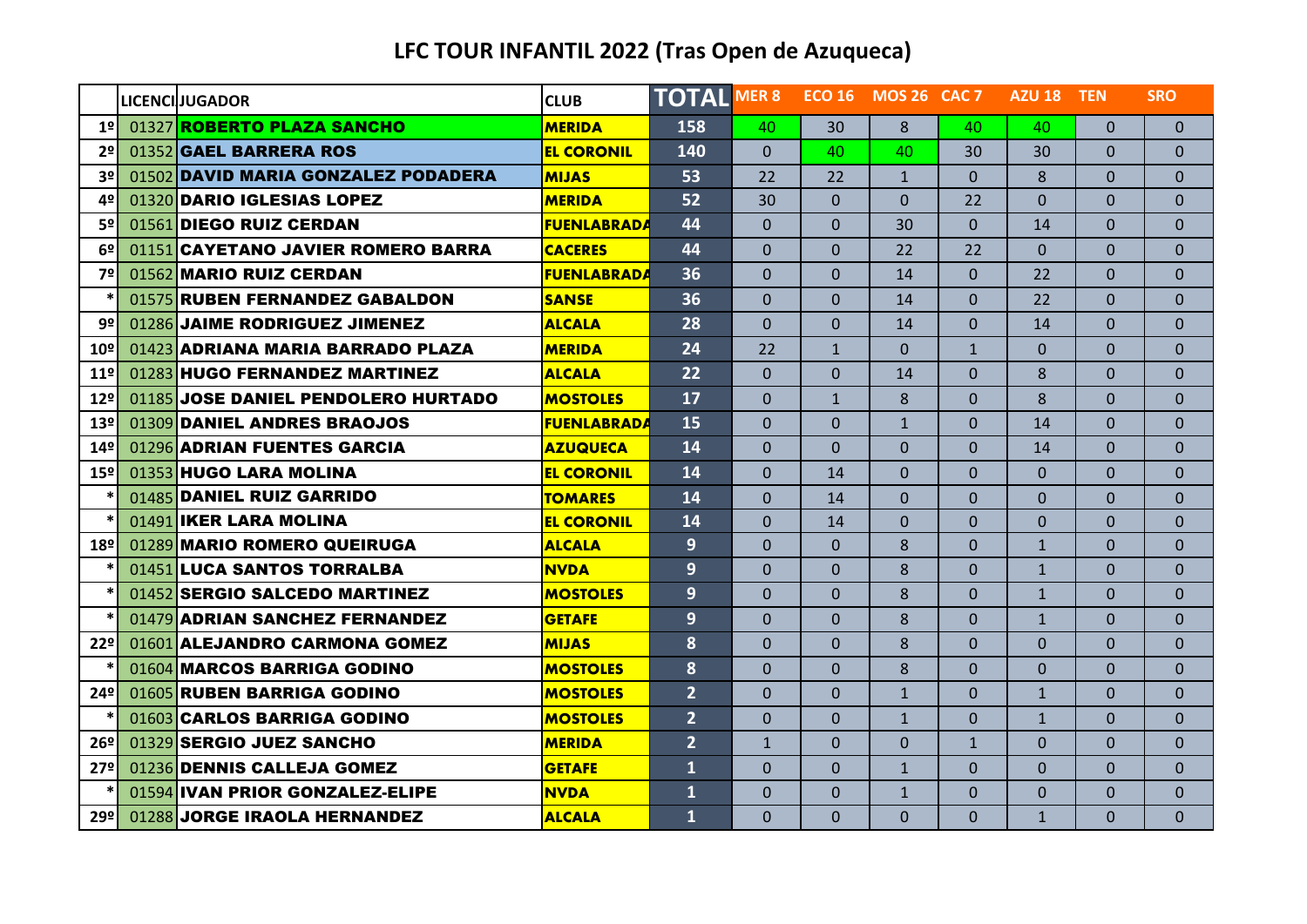## **LFC TOUR INFANTIL 2022 (Tras Open de Azuqueca)**

| 30º  | 01590 RICARDO PAREJO HERNANDEZ                  | <b>MERIDA</b>     | $\overline{1}$ | $\Omega$       | $\Omega$ | $\Omega$       | $\mathbf{1}$ | $\Omega$ | $\Omega$ | $\Omega$     |
|------|-------------------------------------------------|-------------------|----------------|----------------|----------|----------------|--------------|----------|----------|--------------|
| S.C. | 01172 MARCOS FERNANDEZ DE LUCAS                 | <b>MADRID</b>     | $\mathbf{0}$   | $\Omega$       | $\Omega$ | $\Omega$       | $\Omega$     | $\Omega$ | $\Omega$ | $\Omega$     |
| S.C  | 01195 ADAM HAMEDI ARMAS                         | <b>TENERIFE</b>   | $\mathbf{0}$   | $\Omega$       | $\Omega$ | $\Omega$       | $\Omega$     | $\Omega$ | 0        | $\Omega$     |
| S.C. | 01281 DAVID ORTIZ FERNANDEZ                     | <b>ALCALA</b>     | $\mathbf{0}$   | $\Omega$       | $\Omega$ | $\Omega$       | $\Omega$     | $\Omega$ | $\Omega$ | $\Omega$     |
| S.C. | 01284 IGNACIO GARCIA VIJANDE                    | <b>ALCALA</b>     | $\mathbf{0}$   | $\Omega$       | $\Omega$ | $\Omega$       | $\Omega$     | $\Omega$ | $\Omega$ | $\mathbf{0}$ |
| S.C. | 01495 LUCIANO ANTONIO RODRIGUEZ HERNANDAZUQUECA |                   | $\mathbf{0}$   | $\Omega$       | 0        | $\Omega$       | $\Omega$     | $\Omega$ | $\Omega$ | $\mathbf{0}$ |
| S.C  | 01326 RAUL DOMINGO ROMERA                       | <b>MERIDA</b>     | $\mathbf{0}$   | $\Omega$       | $\Omega$ | $\Omega$       | $\Omega$     | $\Omega$ | 0        | $\Omega$     |
| S.C. | 01336 ANGELA CASTRILLON PALOMO                  | <b>TENERIFE</b>   | $\mathbf{0}$   | $\Omega$       | $\Omega$ | $\Omega$       | $\Omega$     | $\Omega$ | 0        | $\Omega$     |
| S.C. | 01373 EMMANUEL MIRACLE UMUNNA UMUNNA            | <b>ALCALA</b>     | $\mathbf{0}$   | $\Omega$       | $\Omega$ | $\Omega$       | $\Omega$     | $\Omega$ | $\Omega$ | $\Omega$     |
| S.C. | 01400 SERGIO MORATA PEREA                       | <b>GETAFE</b>     | $\mathbf{0}$   | $\Omega$       | $\Omega$ | $\Omega$       | $\Omega$     | $\Omega$ | $\Omega$ | $\mathbf{0}$ |
| S.C  | 01403 ALVARO RODRIGUEZ MARTINEZ                 | <b>HUERCAL</b>    | $\mathbf{0}$   | $\Omega$       | $\Omega$ | $\Omega$       | $\Omega$     | $\Omega$ | 0        | $\Omega$     |
| S.C. | 01405 DANIEL SOLER RODRIGUEZ                    | <b>HUERCAL</b>    | $\mathbf{0}$   | $\Omega$       | $\Omega$ | $\Omega$       | $\Omega$     | $\Omega$ | 0        | $\Omega$     |
| S.C  | 01406 DAVID RODRIGUEZ MARTINEZ                  | <b>HUERCAL</b>    | $\mathbf{0}$   | $\Omega$       | $\Omega$ | $\Omega$       | $\Omega$     | $\Omega$ | 0        | $\mathbf{0}$ |
| S.C. | 01412 JESUS ROMERO DE AVILA MANZANO             | <b>ILA SOLANA</b> | $\mathbf{0}$   | $\Omega$       | $\Omega$ | $\Omega$       | $\Omega$     | $\Omega$ | $\Omega$ | $\Omega$     |
| S.C  | 01433 MARCOS CASTRILLON PALOMO                  | <b>TENERIFE</b>   | $\mathbf{0}$   | $\Omega$       | $\Omega$ | $\Omega$       | $\Omega$     | $\Omega$ | 0        | $\mathbf{0}$ |
| S.C. | 01440 ALEJANDRO DAVID RODRIGUEZ GONZALETENERIFE |                   | $\mathbf{0}$   | $\Omega$       | $\Omega$ | $\Omega$       | $\Omega$     | $\Omega$ | $\Omega$ | $\mathbf{0}$ |
| S.C. | 01478 SANDRA MANZANO NUÑEZ                      | <b>GETAFE</b>     | $\mathbf{0}$   | $\Omega$       | $\Omega$ | $\Omega$       | $\Omega$     | $\Omega$ | $\Omega$ | $\Omega$     |
| S.C. | 01490 HUGO GARCIA GONZALEZ                      | <b>TENERIFE</b>   | $\mathbf{0}$   | $\Omega$       | $\Omega$ | $\Omega$       | $\Omega$     | $\Omega$ | 0        | $\mathbf{0}$ |
| S.C. | 01494 JORGE SANCHO SÁNCHEZ                      | <b>ALCALA</b>     | $\mathbf{0}$   | $\Omega$       | $\Omega$ | $\Omega$       | $\Omega$     | $\Omega$ | 0        | $\Omega$     |
| S.C. | 01499 PABLO ARANDA SANCHEZ                      | <b>ALCALA</b>     | $\mathbf{0}$   | $\Omega$       | $\Omega$ | $\Omega$       | $\Omega$     | $\Omega$ | 0        | $\Omega$     |
| S.C. | 01522 IKER MELLADO COLLADO                      | <b>HUERCAL</b>    | $\mathbf{0}$   | $\Omega$       | $\Omega$ | $\Omega$       | $\Omega$     | $\Omega$ | $\Omega$ | $\Omega$     |
| S.C. | 01523 JAVIER ZAMORANO MALDONADO                 | <b>HUERCAL</b>    | 0              | $\Omega$       | $\Omega$ | $\Omega$       | $\mathbf{0}$ | $\Omega$ | 0        | $\mathbf{0}$ |
| S.C. | 01525 JUAN FRANCISCO RABANEDA PEREZ             | <b>HUERCAL</b>    | $\mathbf{0}$   | $\Omega$       | $\Omega$ | $\Omega$       | $\Omega$     | $\Omega$ | $\Omega$ | $\Omega$     |
| S.C  | 01527 JUAN RAMON MAQUEDA RUIZ                   | <b>HUERCAL</b>    | $\mathbf{0}$   | $\Omega$       | $\Omega$ | $\Omega$       | $\mathbf{0}$ | $\Omega$ | 0        | $\mathbf{0}$ |
| S.C. | 01528 NIEVES MAQUEDA RUIZ                       | <b>HUERCAL</b>    | $\mathbf{0}$   | $\overline{0}$ | $\Omega$ | $\overline{0}$ | $\Omega$     | $\Omega$ | 0        | $\mathbf{0}$ |
| S.C. | 01529 PABLO ZAMORANO MALDONADO                  | <b>HUERCAL</b>    | $\mathbf{0}$   | $\Omega$       | $\Omega$ | $\Omega$       | $\Omega$     | $\Omega$ | 0        | $\mathbf{0}$ |
| S.C. | 01542 CRISTOBAL PEREZ CORONADO                  | <b>MIJAS</b>      | $\mathbf{0}$   | $\Omega$       | $\Omega$ | $\Omega$       | $\Omega$     | $\Omega$ | $\Omega$ | $\mathbf{0}$ |
| S.C. | 01579 MIGUEL CARAVACA CABEZA                    | <b>CAMPAMENTO</b> | $\mathbf{0}$   | $\Omega$       | $\Omega$ | $\Omega$       | $\Omega$     | $\Omega$ | $\Omega$ | $\mathbf{0}$ |
| S.C. | 01581 SERGIO GOMEZ MENDOZA                      | <b>ALCALA</b>     | $\mathbf{0}$   | $\Omega$       | $\Omega$ | $\Omega$       | $\Omega$     | $\Omega$ | $\Omega$ | $\mathbf{0}$ |
| S.C. | 01587 HUGO REDONDO GOMEZ                        | <b>MERIDA</b>     | $\mathbf{0}$   | $\Omega$       | 0        | $\Omega$       | $\Omega$     | $\Omega$ | $\Omega$ | $\mathbf{0}$ |